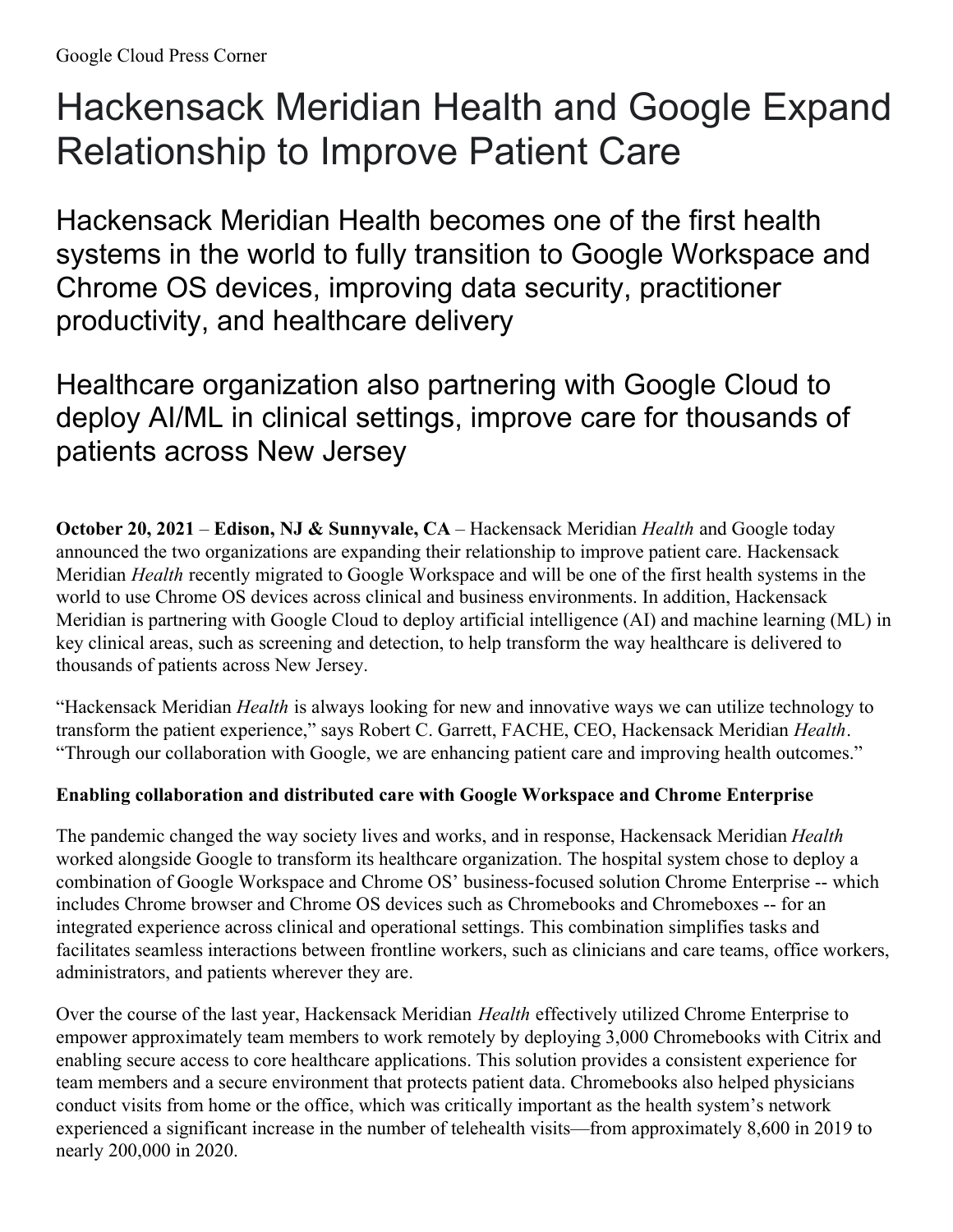Like many large integrated healthcare delivery systems, Hackensack Meridian *Health* has performed a number of mergers and acquisitions over the years. Chrome OS is making it much simpler to consolidate 11 different Active Directory forests into a single domain in coordination with the Chrome OS rollout, ensuring a smooth transition for team members.

"The COVID-19 crisis showed that our team members are true healthcare heroes," added Mr. Garrett. "Google Chrome Enterprise will continue to allow our team members to work from home, collaborate seamlessly, and deliver convenient access to high quality care during challenging times, while keeping patients and team members secure."

## **Deploying artificial intelligence and machine learning to improve care**

Google Cloud and Hackensack Meridian *Health* are also partnering to deploy Google Cloud's AI/ML offerings to aid physicians and care teams and allow them to provide better care, at scale, as well as to drive operational efficiencies. For example, they'll work together to deploy AI/ML solutions to assist in screening and disease detection, such as:

- **Newborn Screenings –** Newborn Screening is a public health program that tests babies for congenital disorders. Hackensack Meridian *Health* is looking at ways to leverage AI/ML technologies like Natural Language Processing (NLP) and Optical Character Recognition (OCR) to put results in the provider's hand as soon as possible. This initiative allows providers to receive automatic notification of test results and expedite access to review the newborn patient's screening results and medical information.
- **Mammography Screenings –** A routine mammogram is one of the best ways to find breast cancer in women aged 50–74, and it is critical for patient outcomes to provide high accuracy in mammogram readings. Hackensack Meridian *Health* is looking to improve the accuracy of mammogram readings using AI to conduct secondary screenings, potentially catching issues undetected by a provider and improving overall quality.
- **Prostate Cancer Screenings –** Recent research has identified a wide variance in prostate cancer outcomes among male patients within different demographic groups. Hackensack Meridian *Health* is using AI/ML technologies to pinpoint and understand specific factors that influence this variance in patient outcome. AI/ML models can be built to predict patient outcomes and provide potential treatment paths.
- **Sepsis Detection –** According to the CDC, at least 1.7 million adults in the U.S. will develop sepsis this year and nearly 270,000 Americans die from it. Diagnosing a septic infection can be difficult, which is why Hackensack Meridian *Health* is looking to utilize AI/ML technologies to analyze patients' medical data and predict risk of infection in real-time.
- **COVID-19 Detection –** Hackensack Meridian *Health* is looking at ways to use NLP, an AI technology, to analyze the clinical notes of patients with COVID-19. The goal of this initiative is to better understand COVID-19 signs and symptoms, and how the disease progresses in patients.

Through this work, Hackensack Meridian *Health* is leveraging Google Cloud's secure, reliable foundation to protect data and facilitate secure collaboration. As is typical with use of cloud services, Hackensack Meridian *Health* controls access and use of its patient data.

"This partnership provides the opportunity to transform care for thousands of patients," says Thomas Kurian, CEO, Google Cloud. "We look forward to continuing our collaboration with the Hackensack Meridian *Health* team, as we further our joint efforts to develop innovative services that will push care to the next level."

"Google Cloud's AI and ML technologies are a new frontier in medicine," said Daniel W. Varga, M.D.,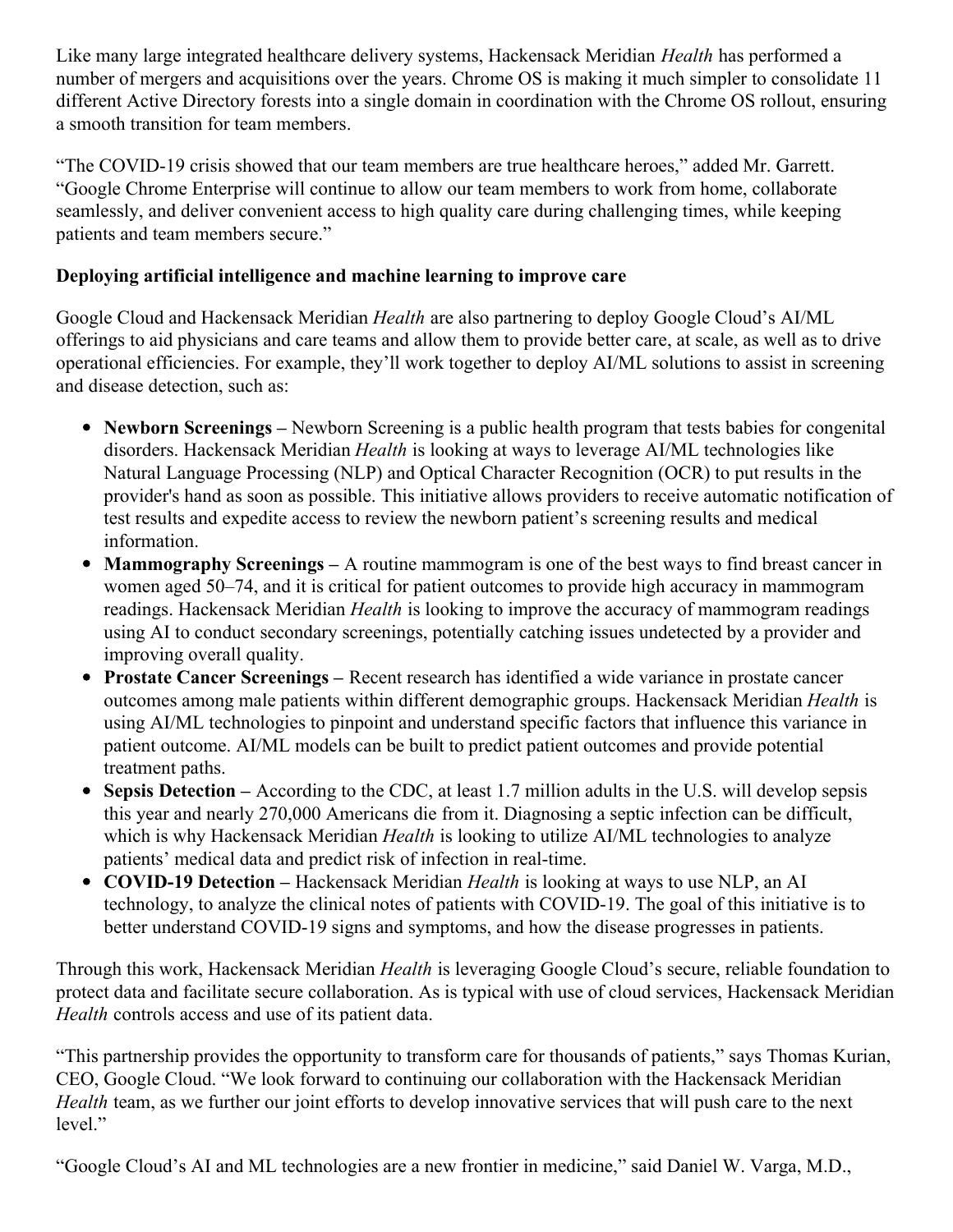chief physician executive, Hackensack Meridian *Health*. "Together, we will improve patient care, treatment precision and clinical outcomes of diseases, while increasing efficiencies that can help physicians devote more time to life-saving research and patient care."

## **ABOUT HACKENSACK MERIDIAN** *HEALTH*

Hackensack Meridian *Health* is a leading not-for-profit healthcare organization that is the largest, most comprehensive and truly integrated health care network in New Jersey, offering a complete range of medical services, innovative research and life-enhancing care.

Hackensack Meridian *Health* comprises 17 hospitals from Bergen to Ocean counties, which includes four academic medical centers – Hackensack University Medical Center in Hackensack, Jersey Shore University Medical Center in Neptune, JFK University Medical Center in Edison and Ocean University Medical Center in Brick; two children's hospitals - Joseph M. Sanzari Children's Hospital in Hackensack, K. Hovnanian Children's Hospital in Neptune; eight community hospitals – Bayshore Medical Center in Holmdel, Mountainside Medical Center in Montclair, Palisades Medical Center in North Bergen, Pascack Valley Medical Center in Westwood, Raritan Bay Medical Center in Old Bridge, Raritan Bay Medical Center in Perth Amboy, Riverview Medical Center in Red Bank, and Southern Ocean Medical Center in Manahawkin; a behavioral health hospital – Carrier Clinic in Belle Mead; and two rehabilitation hospitals - JFK Johnson Rehabilitation Institute in Edison and Johnson Rehabilitation Institute in Brick.

Additionally, the network has more than 500 patient care locations throughout the state which include ambulatory care centers, surgery centers, home health services, long-term care and assisted living communities, ambulance services, lifesaving air medical transportation, fitness and wellness center, rehabilitation centers, urgent care centers and physician practice locations. Hackensack Meridian Health has more than 36,000 team members, and 7,000 physicians and is a distinguished leader in health care philanthropy, committed to the health and well-being of the communities it serves.

The network's notable distinctions include having more top-ranked hospitals than anyone in New Jersey, as recognized by *U.S. News & World Report*, 2021-22. Hackensack University Medical Center is the only hospital in New Jersey with the #1 adult and children's hospital rankings.

John Theurer Cancer Center at Hackensack University Medical Center is New Jersey's best cancer center, as recognized by U.S. News & World Report, 2021-22. This premier cancer center is also the largest and most comprehensive center dedicated to the diagnosis, treatment, management, research, screenings, and preventive care as well as survivorship of patients with all types of cancers. John Theurer Cancer Center is part of Georgetown Lombardi Comprehensive Cancer Center, an NCI designated comprehensive cancer center.

Additionally, the network partnered with Memorial Sloan Kettering Cancer Center to ensure that patients have access to the highest quality, most individualized cancer care when and where they need it.

The Hackensack Meridian School of Medicine, the first private medical school in New Jersey in more than 50 years, welcomed its first class of students in 2018 to its campus in Nutley and Clifton. The Hackensack Meridian Center for Discovery and Innovation (CDI), housed in a fully renovated state-of-the-art facility, seeks to translate current innovations in science to improve clinical outcomes for patients with cancer, infectious diseases and other life-threatening and disabling conditions.

Hackensack Meridian *Health* is a member of AllSpire Health Partners, an interstate consortium of leading health systems, to focus on the sharing of best practices in clinical care and achieving efficiencies. To learn more, visit [www.hackensackmeridianhealth.org](http://www.hackensackmeridianhealth.org/).